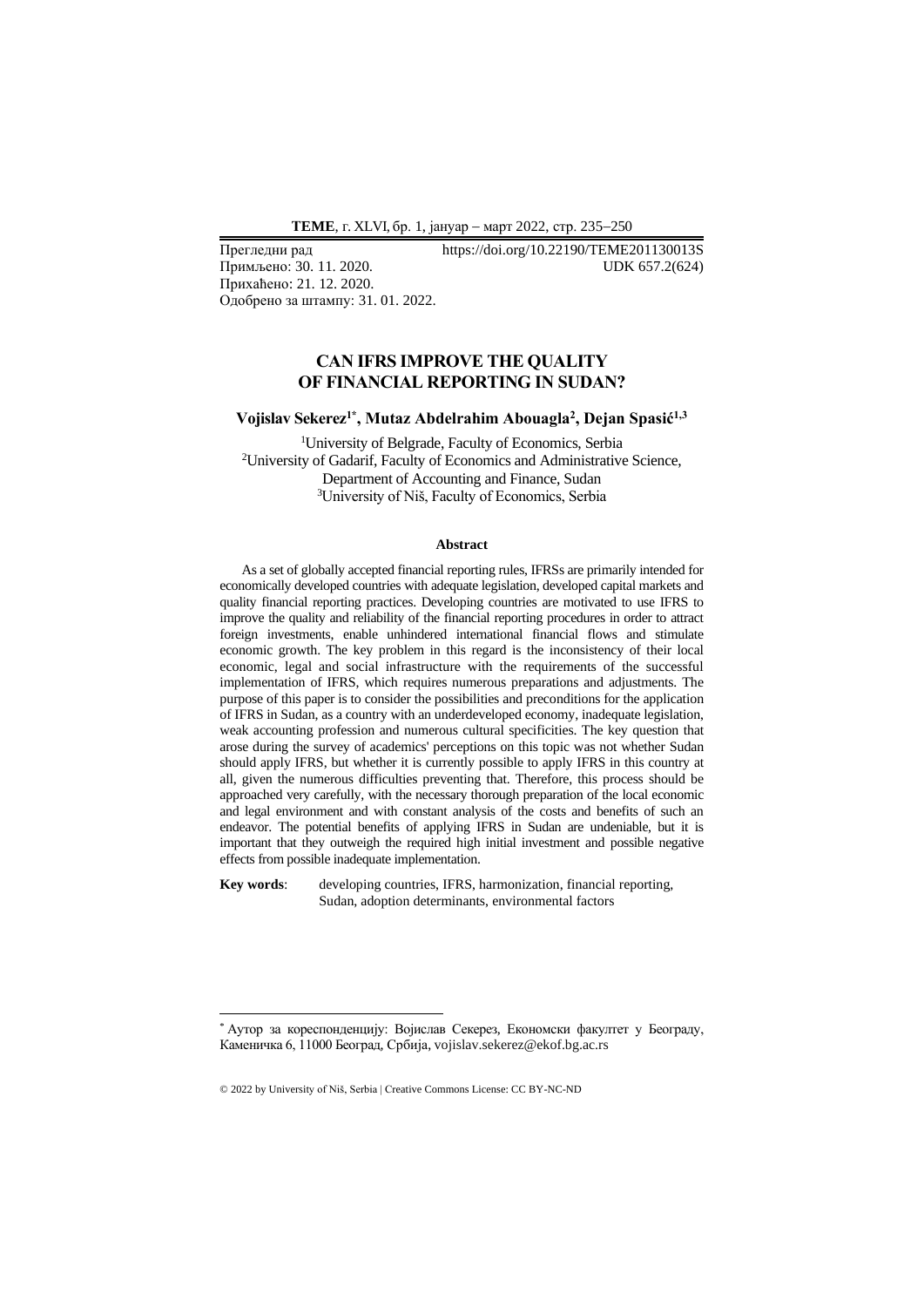# **ДА ЛИ МСФИ МОГУ ДА ПОБОЉШАЈУ КВАЛИТЕТ ФИНАНСИЈСКОГ ИЗВЕШТАВАЊА У СУДАНУ?**

#### **Апстракт**

Као скуп глобално прихваћених правила финансијског извештавања, МСФИ су првенствено намењени економски развијеним земљама са одговарајућим законодавством, развијеним тржиштима капитала и квалитетном праксом финансијског извештавања. Земље у развоју мотивисане су да користе МСФИ за побољшање квалитета и поузданости поступака финансијског извештавања у циљу привлачења страних инвестиција, омогућавања несметаних међународних финансијских токова и подстицања економског раста. Кључни проблем у овом погледу је неусклађеност њихове локалне економске, правне и социјалне инфраструктуре са захтевима успешне примене МСФИ, што захтева бројне припреме и прилагођавања. Сврха овог рада је да размотри могућности и предуслове за примену МСФИ у Судану, као земљи са неразвијеном економијом, неадекватним законодавством, слабом рачуноводственом професијом и бројним културним специфичностима. Кључно питање које се појавило током истраживања перцепција академске јавности о овој теми није било да ли Судан треба да примењује МСФИ, већ да ли је тренутно могуће уопште применити МСФИ у овој земљи, с обзиром на бројне потешкоће које то спречавају. Стога овом процесу треба приступити врло пажљиво, уз неопходну темељну припрему локалног економског и правног окружења и уз сталну анализу трошкова и користи таквог подухвата. Потенцијалне користи од примене МСФИ у Судану су неоспорне, али је важно да оне надмашују потребна висока почетна улагања и могуће негативне ефекте од могуће неадекватне примене.

**Кључне речи**: земље у развоју, МСФИ, хармонизација, финансијско извештавање, Судан, детерминанте усвајања, фактори окружења.

#### *INTRODUCTION*

The globalization of the economy and capital markets, accompanied by an increase in international trade, foreign direct investment and the number of multinational companies (as the bearers of this process) requires the creation of a common language of financial reporting. Harmonization of accounting procedures in the international framework should enable the creation of quality, transparent and comparable financial statements in order to improve communication with investors, reduce financial investment risks and facilitate the operation of multinational companies in different countries. Also, providing reliable information to investors and their better institutional protection leads to a reduction in costs of capital, increased cross border investments, more efficient functioning of the capital market and accelerated economic growth.

As a set of globally accepted financial reporting rules, IFRS are the main tool for achieving above mentioned goals. That is why IFRS are primarily intended for developed countries, with an environment of adequate legislation, good investor protection, developed capital markets,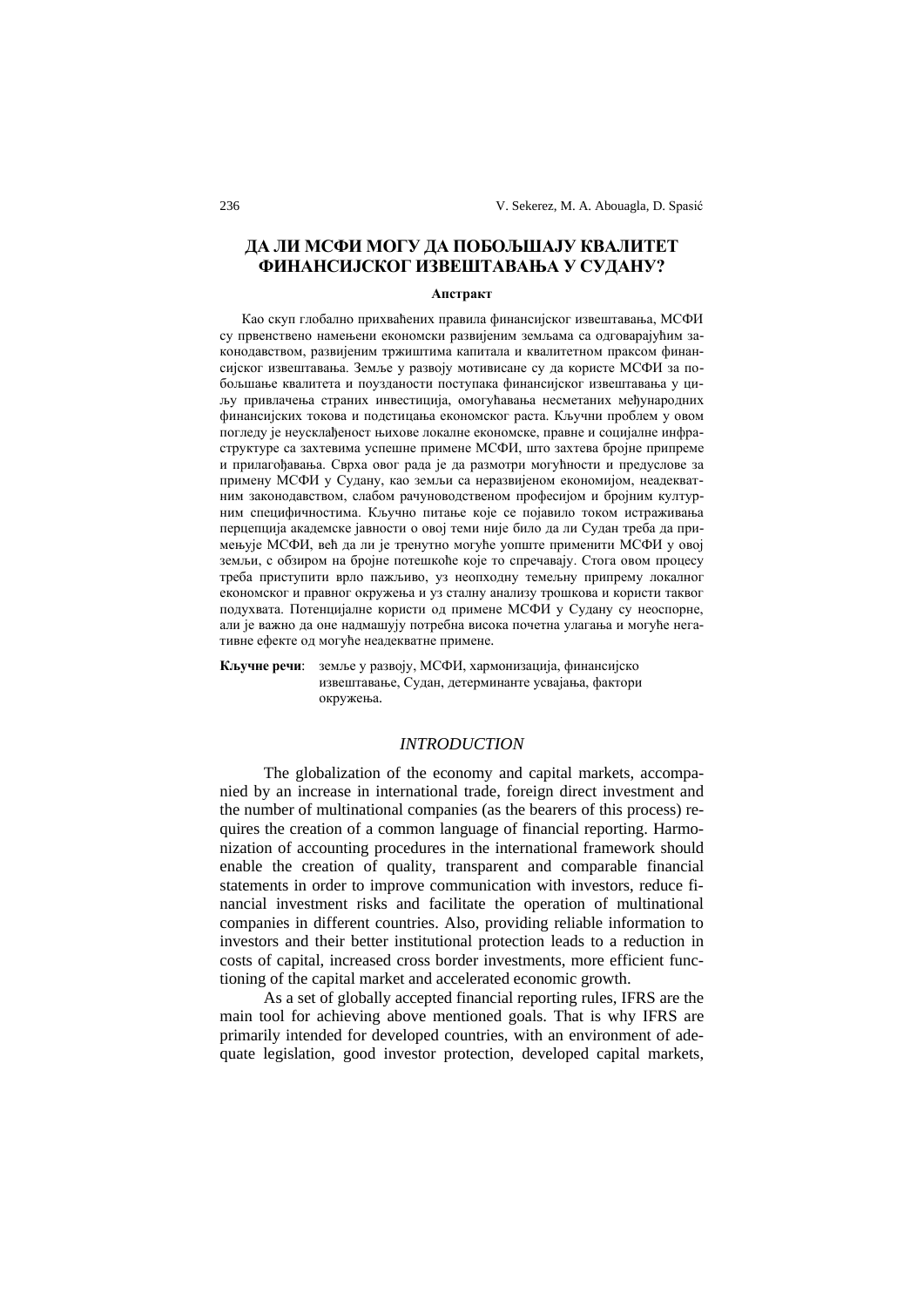quality financial reporting and efficient enforcement mechanisms. On the other hand, the application of IFRS in developing countries is most often associated with a number of problems due to inadequate and underdeveloped local infrastructure. In addition, developing countries differ greatly in terms of the local economic, political, legal and cultural conditions within which the financial reporting process takes place. Therefore, the uncritical application of uniform accounting rules in these various countries, without taking into account their local specifics and with ignoring the need to make the necessary infrastructure adaptations inevitably leads to a number of problems and failures in practice. The most common obstacles to the application of IFRS in developing countries are related to poor legislation, underdeveloped accounting profession and the fact that in most of these countries the primary users of financial statements are not investors, but creditors or government bodies. In such conditions, there are specific objectives of financial reporting, so the question arises as to the justification of accepting the new accounting rules, such as IFRS, intended for a completely different environment and users.

Sudan is the country that has not yet decided to implement the IFRS, probably because it previously requires a radical reform of the local legal and economic environment, as well as the improvement of the quality of the functioning of the accounting profession. It is important to emphasize that such reforms need to be carefully designed because it is not easy to make a rapid transformation towards the infrastructure that has been gradually developed in Western countries over decades. In case of successful realization of this process, it should make it possible to overcome the problems associated with the culture of secrecy, inadequate regulation and limited accountability, which is an obstacle to the application of IFRS. Despite all the aggravating circumstances, increasing the transparency, quality and level of disclosure of information in the financial statements is an objective that should certainly be pursued in Sudan, as it should enable the attraction of foreign direct investment and easier connection with foreign capital markets. The purpose of this paper is to consider the possibilities for the adoption of IFRS in Sudan from the point of view of academics, with special reference to the difficulties that prevent this process, as well as the benefits that the eventual successful implementation of IFRS would bring to this country.

## *FACTORS AFFECTING THE ADOPTION OF IFRS IN DEVELOPING COUNTRIES*

IFRS represents a set of globally accepted accounting rules created by the IASB, as an independent accounting body. These standards have served as a means to harmonize financial reporting practices in the context of globalization of business and capital markets. Therefore, they are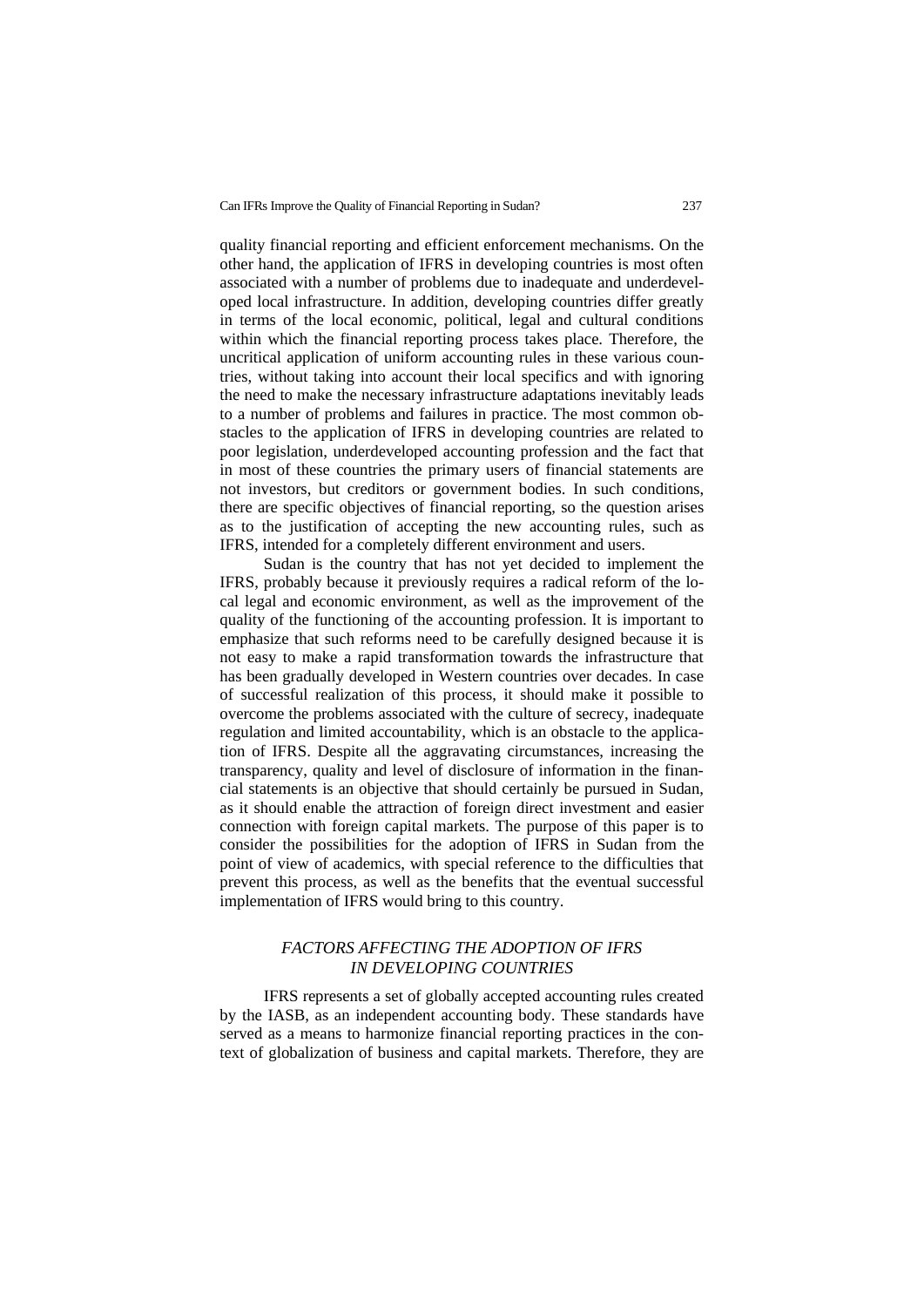primarily intended for large companies that are listed on stock exchanges. Long-term practice and numerous studies show that IFRS have led to improved quality, reliability, comparability and transparency of financial statements. These benefits are most pronounced in economically developed countries, with developed capital markets, good legislation and investor protection, an independent accounting profession and a long tradition of quality financial reporting.

On the other hand, the fact that IFRS are applied in over 140 countries around the world, including a huge number of developing countries, leads to the conclusion that IFRS offer the possibility of improving the quality of accounting in these countries as well. This is confirmed by the positive experiences of many developing countries, despite the fact that IFRS are primarily intended for the environment that prevails in developed economies and that their adoption in developing countries is often associated with numerous difficulties and problems.

It must be emphasized that developing countries are not a homogeneous group and that they differ greatly in terms of their economic development and state of accounting profession. Some researchers recognized the next four types of developing countries in terms of their economic development: rapidly industrializing countries with a bright future; countries rich in natural resources, with colonial legacy and difficulties in governance; former communist countries that are industrialized; poor and undeveloped countries with few resources (Chand, 2006). Consequently, each of these four groups of developing countries will initially have specific determinants for the application of IFRS. Bearing in mind these great differences, Zehri and Chouaibi (2013) state that the developing countries with high level of economic growth, legal systems based on common law, advanced educational level and efficient capital markets are the most favorable to the adoption of IFRS.

Other developing countries that intend to reach such a level of economic development inevitably opt for the application of IFRS in order to improve the quality of financial reporting and attract foreign investors, but during that process they face numerous challenges and almost invincible obstacles. Namely, the decision to apply IFRS in the context of globalization of the world economy is often motivated not only by the reasonable need of individual countries to harmonize their financial reporting procedures with international practices, but also by pressures from international institutions, such as IMF, WTO or World Bank, which set the application of IFRS as a precondition for access to necessary funding sources. Such a forced introduction of IFRS in countries with inadequate legal systems, underdeveloped professional infrastructure, weak capital markets, the lack of investors as dominant users of financial statements, non-democratic history and the culture of secrecy and frauds results in a number of specific problems (Irvine & Lucas, 2006).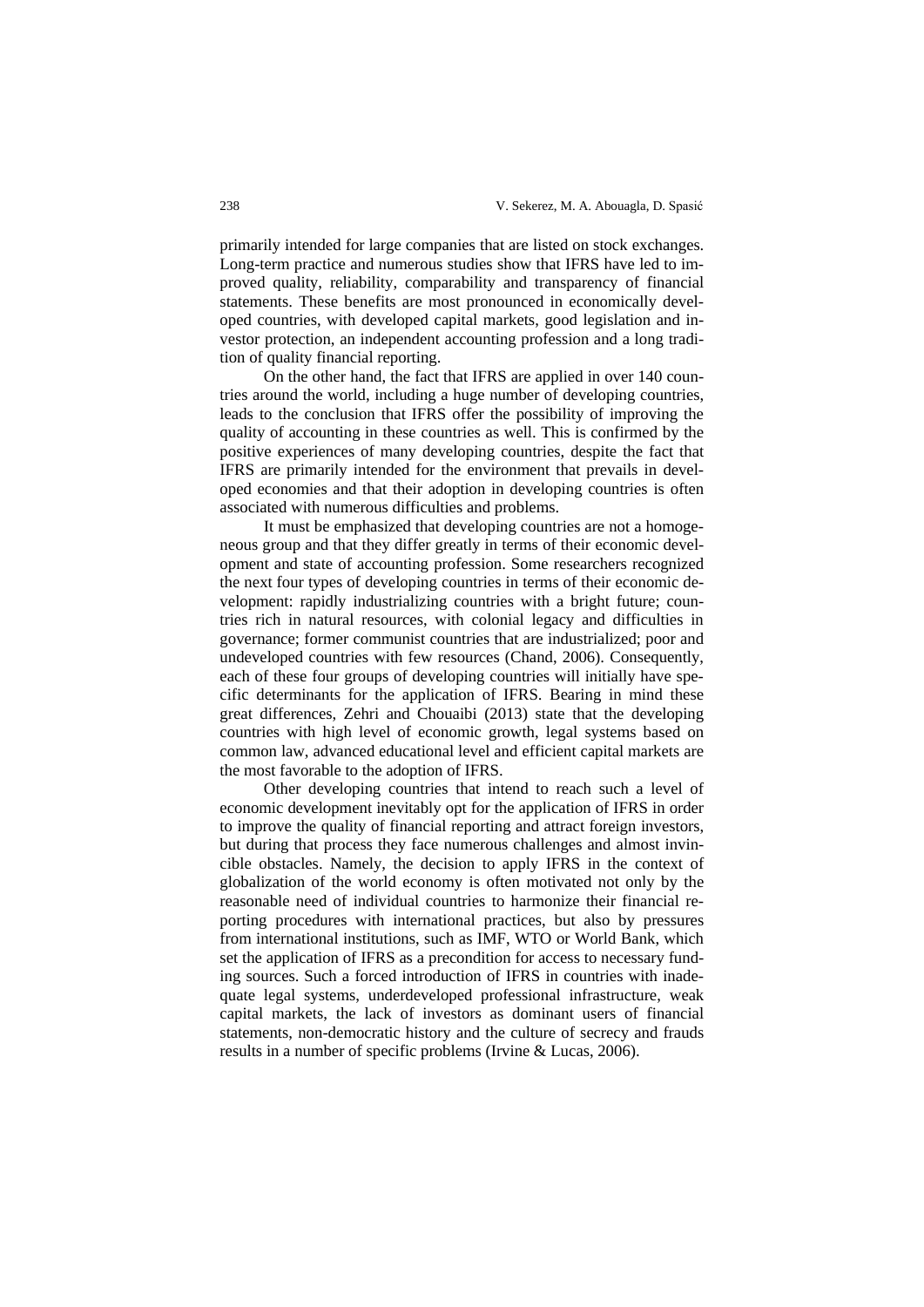Therefore, the first problem that arises in this field is of an essential nature, because the application of standards, intended for developed countries, in developing countries with inadequate legislative and weak accounting profession at the very beginning creates a number of challenges. Developing countries have a specific social environment, culture, mentality and local legislation, so in practice there are often negative consequences of attempting to impose the IFRS without taking these factors of the local environment seriously. Therefore, the ability of many developing countries to make the radical transition toward creating an environment of transparency, good regulation and effective enforcement mechanisms, which is essential for the successful implementation of IFRS, is increasingly being questioned.

In this sense, the initial dilemma is whether it is possible at all to successfully implement IFRS in a specific economic, legal, political and cultural environment that is not prepared or adequate for such a serious change. In other words, the question arises of the rationale of the rapid introduction of IFRS in countries where local infrastructure is so underdeveloped that the benefits of IFRS cannot exceed the harmful effects of their poor and unsuccessful introduction. In each country, accounting operates in a specific local context, which has special requirements and dominant users of financial statements, so any significant change requires great effort and environmental adjustments. Therefore, it could be said that the decision to accept IFRS is only the first and easier step in relation to their further implementation and acceptance of their content in practice.

Thus, starting from the understanding that the practice of financial reporting in a country is determined by cultural patterns of behavior, local value system and specific economic, legal and social conditions, the degree of success of the introduction of IFRS will depend primarily on the success in modifying these local environmental factors, which is a very demanding process. As a result, a number of developing countries, such as Bangladesh, Pakistan, Kuwait, Fiji or Papua New Guinea, have experienced major failures in implementing IFRS. On the other hand, in a small number of rich developing countries, such as the UAE, the problem of weak financial reporting tradition, incompetence of local accountants and inadequate regulation was solved by importing foreign experts, attracting leading international accounting firms and introducing new technologies, which greatly facilitated the application of IFRS in this country in the middle of the previous decade (Irvine& Lucas, 2006).

Problems in transposing IFRS to developing countries also occur in the field of: translating the content of IFRS into other languages (in which there is no equivalent terminology), political readiness of national governments to effectively modify legislation, efficiency in adapting local tax and other regulations to the requirements of IFRS, the realization of required education of accountants, building the necessary infrastructure to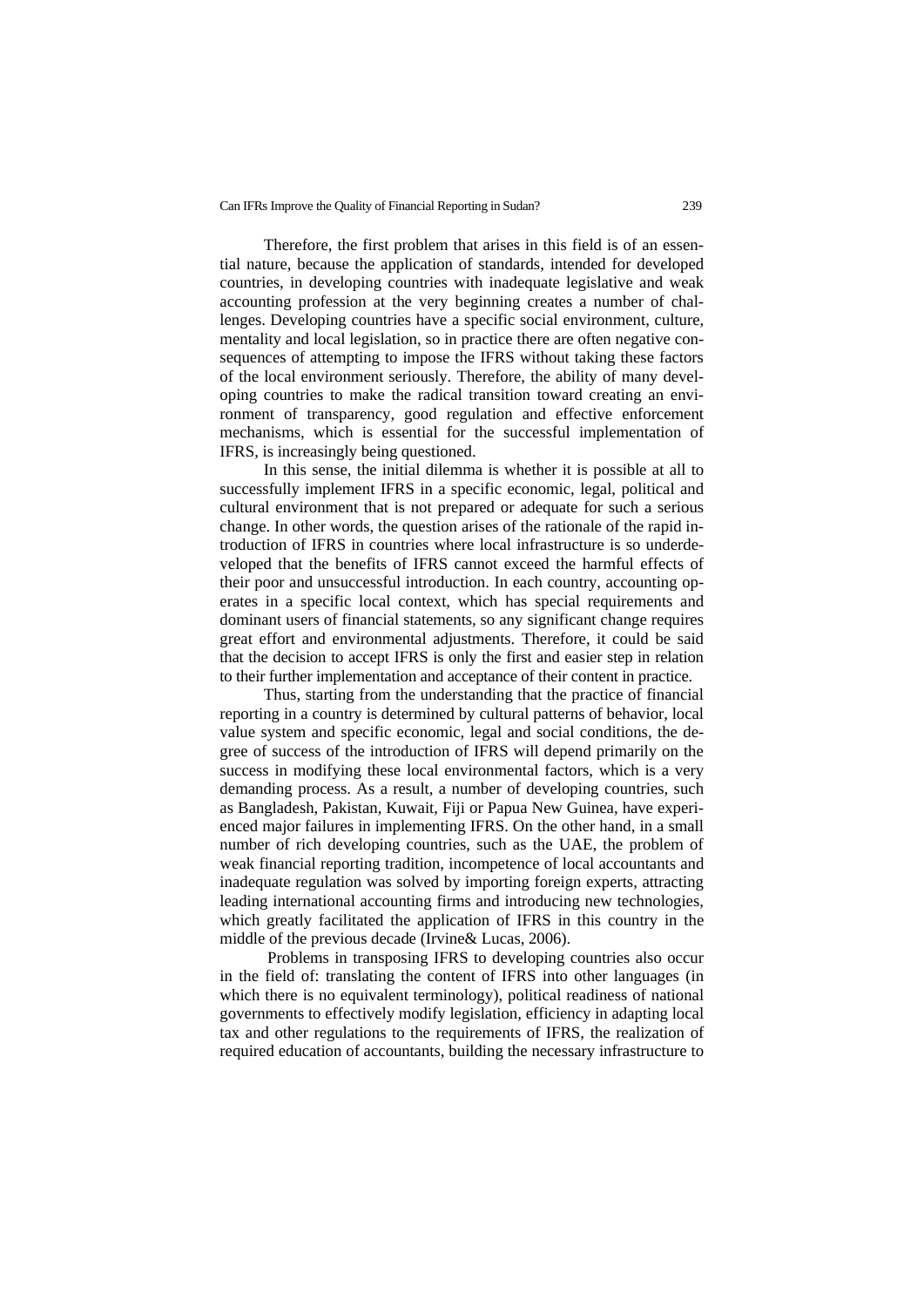implement IFRS, etc. Among the most important factors for the introduction of IFRS is the level of education and professional development of local accountants, because the implementation of complex and ever changing standards will undoubtedly be facilitated by high level of training, competent accountants and quality teaching staff. Therefore, the lack of experienced and qualified accountants is probably one of the most serious obstacles to the application of IFRS in most developing countries.

In one of the few studies that focused exclusively on the factors influencing the adoption of IFRS in African countries, it was found that countries with faster economic growth are more likely to apply IFRS, because in such circumstances the size and complexity of business transactions require more confident financial reporting rules. Another important factor is the degree of cultural connection with the UK, so the countries influenced by British colonial heritage are more willing to apply IFRS. The third important factor that increases the likelihood that an African country will apply IFRS is the size of the capital market (market capitalization), given that quality and reliable financial statements are in the function of protecting investors, as their dominant users in such conditions. The larger the capital market, the more likely a country is to apply IFRS. Perhaps this is the main reason for the lower adoption rate of IFRS in African countries, which in a large number of cases do not have stock exchange or, if it exists, there is a very few listed companies (Stainbank, 2014). Results of Stainbank's research are very reminiscent of the conclusions reached by the aforementioned Zehri and Chouaibi.

In that sense, in 22 African countries IFRS have been already used (in 18 countries IFRS are required for all and in 4 countries are required for some companies), but it is still less than the half of the total number of countries on that continent (54 countries). It is noticeable that the adoption rate of IFRS in Africa is significantly lower than the world average (40% vs 65%). The reasons for this vary from country to country, but the main reason seems to lie in the underdeveloped economic environment and weak accounting profession in most countries. African countries with positive experience in the application of IFRS are larger economies, with developed capital markets, such as Nigeria, South Africa, Ghana and Tanzania (Tawiah, 2019).

## *THE CURRENT STATE OF FINANCIAL REPORTING IN SUDAN*

Based on the fact that the functioning of accounting in a country is primarily determined by the effects of a number of specific factors of the local environment, we can conclude that these factors cause the main differences between accounting systems from country to country (Nobes & Parker, 2012). In other words, accounting practices in each country are conditioned by the effect of different specific factors, so what is a signifi-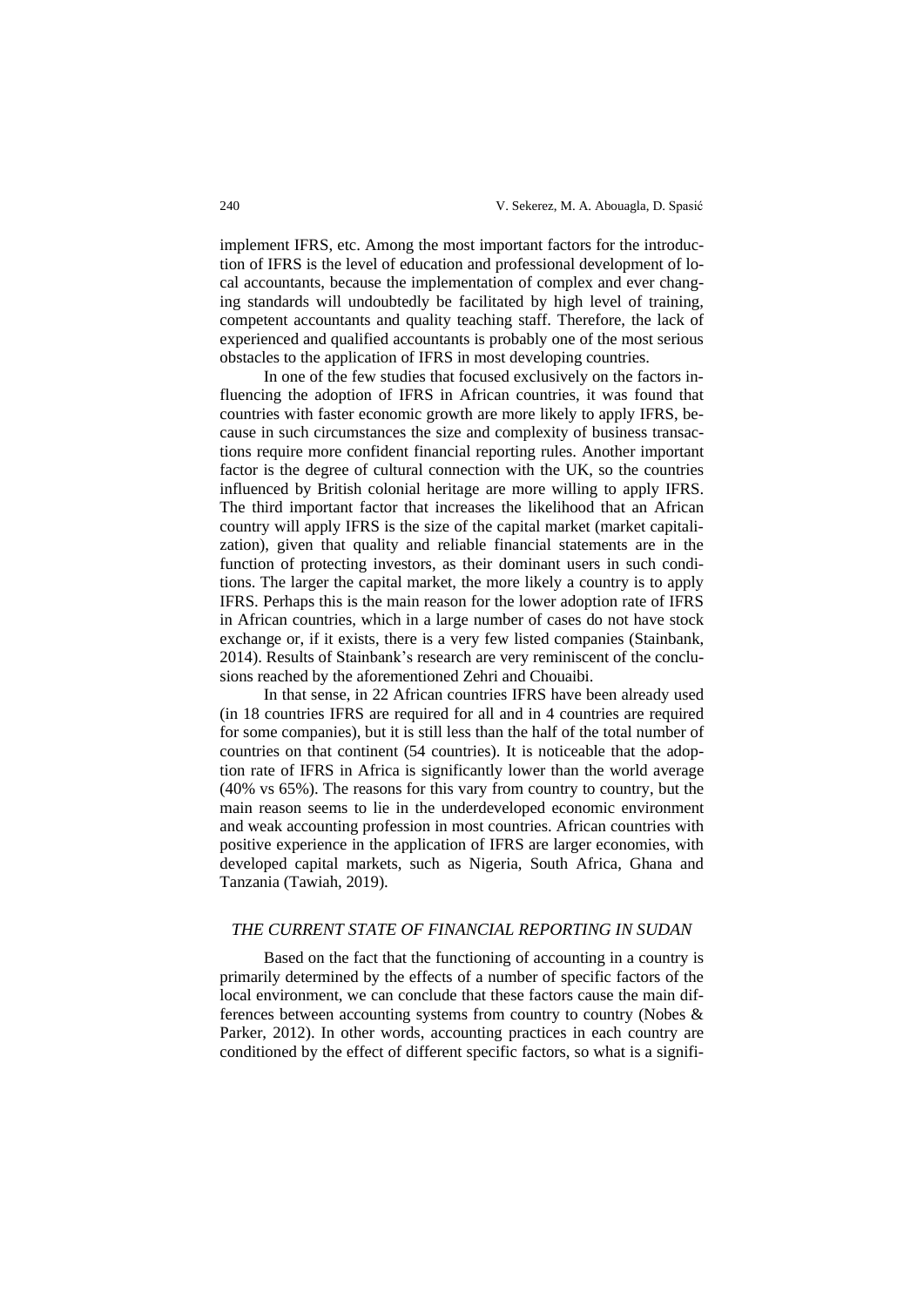cant factor in one country may be of secondary importance in another. In addition to these internal environmental factors that are related to specific legal, economic and cultural conditions, external environmental factors can also have a significant impact on financial reporting in developing countries. For example, the existing accounting systems in these countries are often "largely extensions of those developed in other countries" (Abouagla & Sekerez, 2017: 63), like in UK and USA, and they were either imposed through colonial influence or by multinational companies. In support of this, Nobes (1998: 33) said that "accounting in developing countries tend to follow colonial or cultural influence rather than purpose of context." Thus, such circumstances prevent these countries from developing accounting systems which would truly reflect the specific informational needs of local users.

Similarly, the practice of financial reporting in Sudan has not been successfully tailored to the needs of local users, because it has been uncritically taken over from the UK, as a former colonizer, where accounting operates in a completely different environment and with different objectives. Unlike the United Kingdom, Sudan does not have investors as primary users of financial statements nor have a developed capital market (the stock exchange in Khartoum has few listed companies and a small number of transactions). As a result, companies are mainly financed through bank loans, which put the banks at the forefront as one of the main users of financial statements. In this regard, the most significant users of financial statements in Sudan are the tax authorities, which is similar to the situation in other developing countries. In the absence of strong and developed accounting profession, tax authorities seek to formulate rules and standardize accounting practices in the country, in order to facilitate the calculation and collection of taxes.

Another factor that was not taken into account when uncritically "copying" the British model of financial reporting concerns the fact that, unlike the UK which is the "cradle of accounting," in Sudan the accounting profession is very underdeveloped and there is an insufficient number of competent accountants in practice. The reason for that should be sought in the dominant role of the government in terms of accounting and the inadequate system of education and professional training of accountants. As a result, SAAPOC (The Sudan Accounting and Auditing Profession Organization Council) has not yet met the prerequisites for membership in international organizations, such as IFAC. Also, Sudan belongs to the group of African countries that have not yet decided to apply the IFRS, which is completely understandable in such circumstances. Thus, it could be said that the functioning of accounting in Sudan was set on the completely "wrong track" at the very beginning, as a result of which it became incompatible with the requirements of the local environment.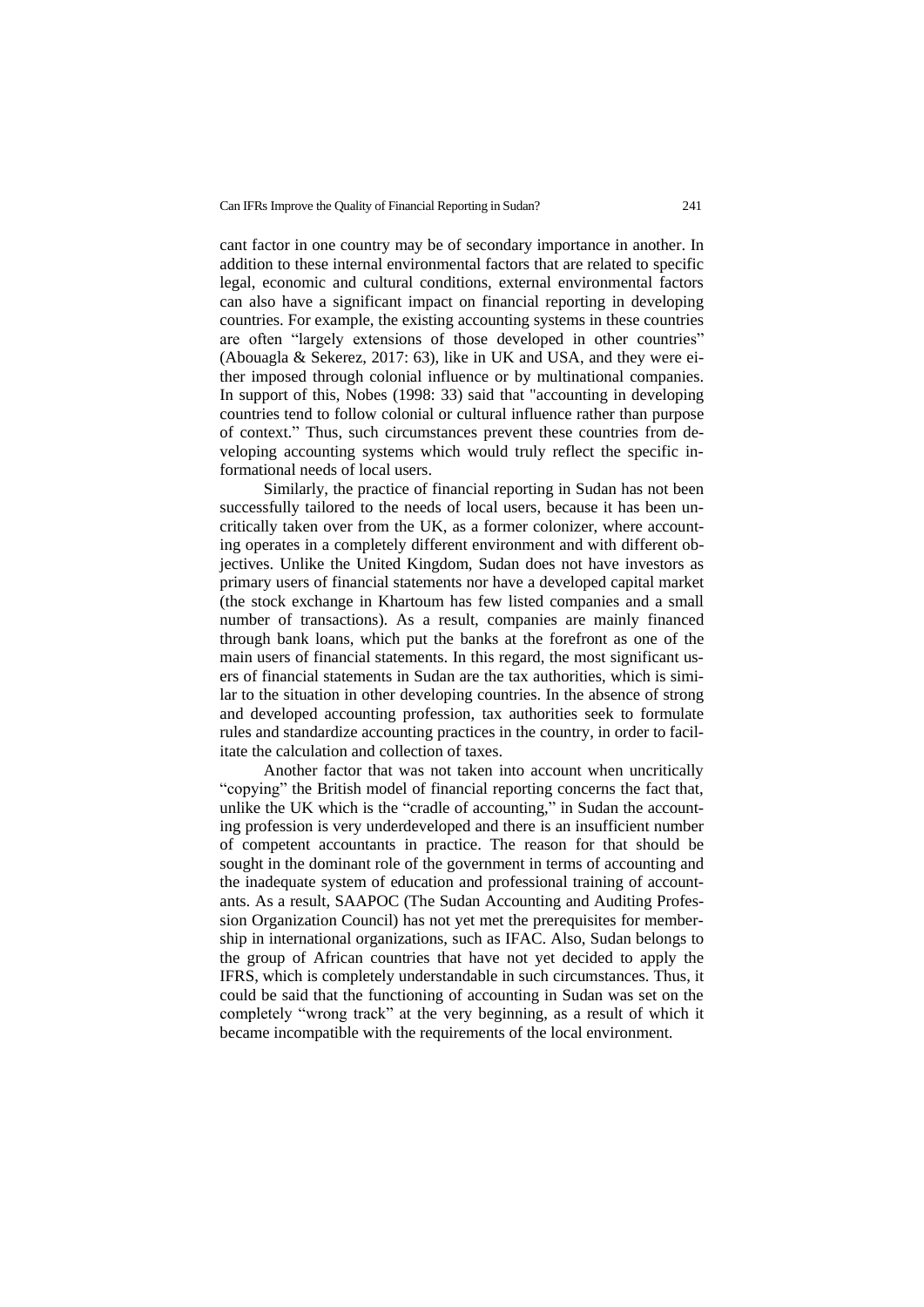The practice of financial reporting in Sudan is largely regulated by the Company Act from 1925, which has not been amended even after gaining independence from UK. In addition to reflecting the requirements adapted to the advanced model of financial reporting in the UK, this law has become very outdated and inadequate, so it is completely incapable of satisfying the information requirements of users in an environment that has been changing intensively for almost a hundred years. Such inappropriate legislation has undoubtedly greatly slowed down the development of the accounting profession in Sudan. There is no single body in this country that deals with the regulation of financial reporting, so it is organized and directed by the activities of different bodies and groups, such as Central Bank, Taxation Chamber, Zakat Chamber, SAAPOC, auditors, academicians, etc. (Abouagla, 2017). It should also be emphasized that the professional accounting regulations for the banking and insurance sectors are Islamic accounting standards, which we will discuss in more detail later.

In support of the claim that the accounting information in Sudan is not appropriate to the information requirements of users, there is a study which found that local financial statements are subject to numerous adjustments made by users, in order to overcome their weaknesses and shortcomings. Considering that users do not trust the presented accounting information and suffer the consequences due to their untimeliness, unreliability and non-transparency, adjustments to items in the financial statements are made are made to better reflect economic reality, to increase the relevance of information to users and to avoid misinterpretation of the real financial performance of companies (Saadaby et al, 2019). Among the key shortcomings of financial reports in Sudan, the authors highlight: poor arrangement of the statements' items; difficulty of reading and understanding the contents; difficulty of obtaining financial statements themselves and delay in their publishing; financial reports contains irrelevant, wrong and misleading information and, the most important, financial reports are unable to disclose adequately all the important aspects of business necessary for decision-making. The problem of inadequate disclosure of information is solved by users through various activities of adjusting the financial statements related to adding back, removing, recalculating, reclassifying items and changing the format and ways of disclosure. In this regard, one of the biggest financial reporting problems in Sudan seems to be related to time lag between the end of the financial year and the release of financial statements, which results in delay of communicating the information to the users.

It is also important to emphasize that the nature of business ownership in Sudan is such that family-dominated companies predominate, which reduces the need for transparency and wider disclosure of information. Previous considerations of the current state of financial reporting in Sudan are sublimated in the work of Abouagla & Sekerez (2017),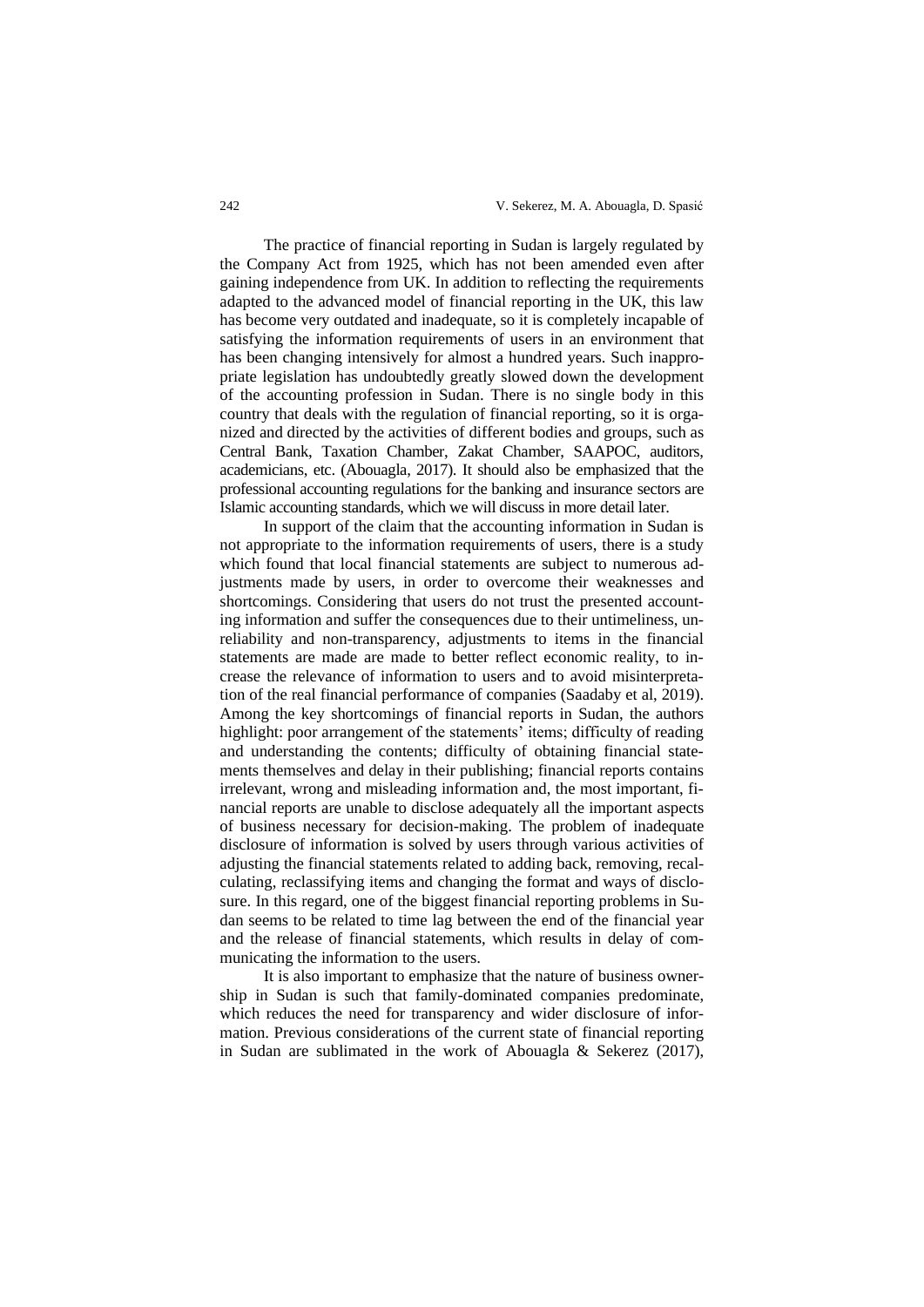where it is pointed out that in addition to colonial inherence and accounting education, key factors affecting accounting practice in this country are cultural values and legal, political and economic systems. The authors emphasize that, as a result of the simultaneous influence of the aforementioned factors, the main reasons for unsuitability of accounting information to the local users in Sudan are:

- Accounting system is the reflection of the British financial reporting;
- Accounting education system is weak and inadequate;
- Government dominates over the accounting professional bodies;
- Incompleteness and shortcomings of legislation in the field of financial reporting.

All of the above poses serious obstacles to the further development of the accounting profession in Sudan, which is currently disorganized, underdeveloped, weak and without the potential to take on a role in improving the current situation. As a result, accounting information is largely unsuitable for local information needs, so accounting in Sudan has a long way to go in order to approach international best accounting practice.

### *DIFFICULTIES PREVENTING THE ADOPTION OF IFRS IN SUDAN*

As previously noted, Sudan is a country with inadequate accounting regulations, an underdeveloped accounting profession, a weak capital market and tax authorities, as the primary users of financial reports. In such an environment, the potential application of IFRS would face a number of barriers and problems, so this may be the key reason why Sudan has not yet decided to take such a step. In addition, some research shows the almost undivided opinion of members of the academic community and the professionals in Sudan that currently it is not possible to apply IFRS due to a lot of obstacles.

For example, in his research, Abouagla (2017) examined academics' views on financial reporting in Sudan, focusing, among other things, on the possibilities of applying IFRS, as well as the benefits that their application would bring to the country. Table 1 shows the results of the questionnaire on the difficulties that prevent the adoption of IFRS in Sudan, with a high level of agreement of the respondents regarding all the difficulties identified in the research.<sup>1</sup> Specifically, the results show that even 84% of the respondents stated that it is not possible to adopt IFRS in Sudan currently due to numerous difficulties and obstacles related to: shortcomings of the government's regulatory system, weaknesses in the

<sup>&</sup>lt;sup>1</sup> The sample in the survey consists of 50 respondents – academics in Sudanese universities and institutions (lecturers, assistant professors and associate professors). The data from tables 1 and 2 are modified for the purposes of this paper.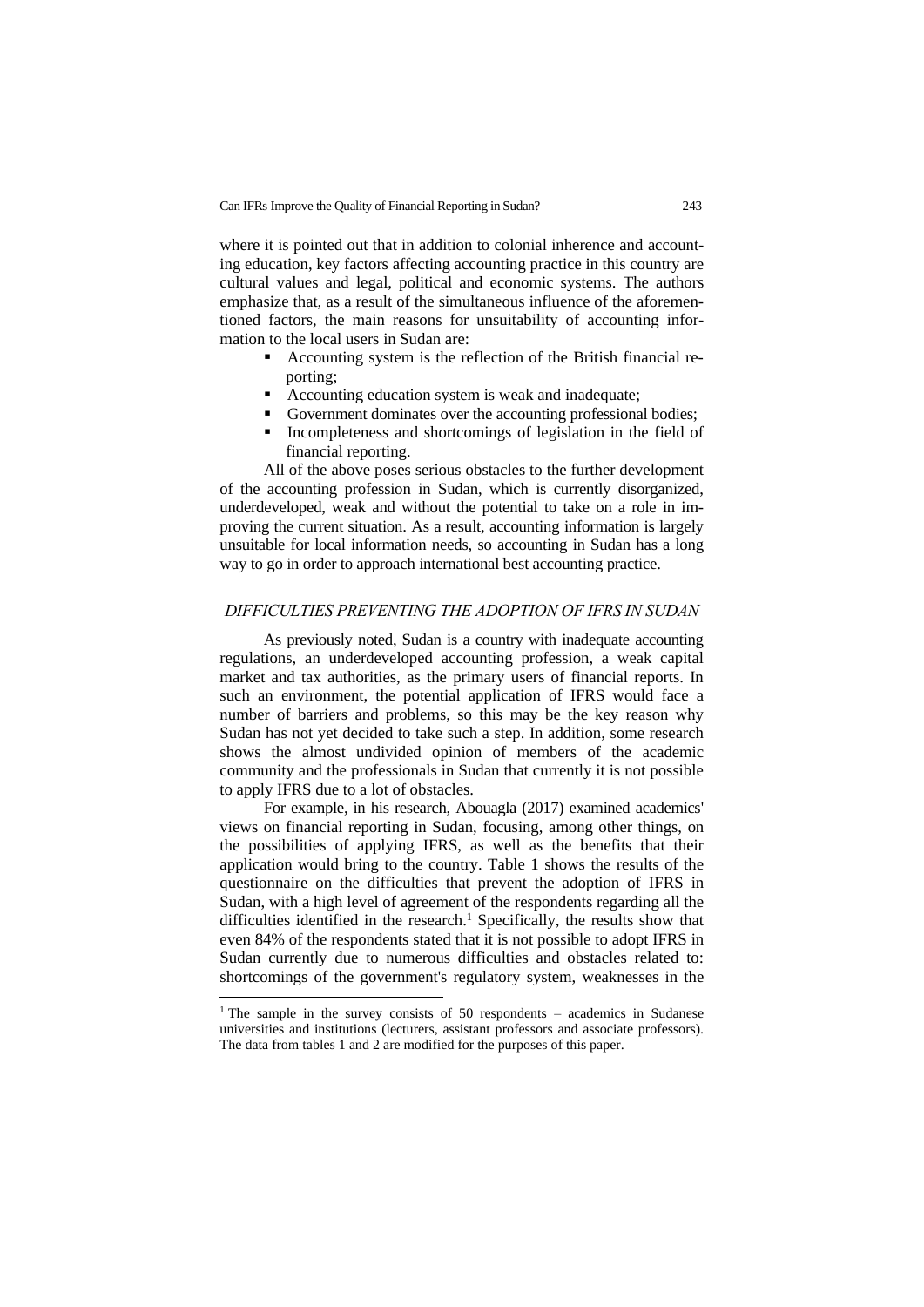accounting education system, insufficient professional skills of accountants in practice, the need to provide additional training to accountants to understand and apply IFRS and high costs of building adequate infrastructure and resources to support accountants working on IFRS.

| <b>Difficulties</b>                       | Mean S.D. |      | Agree  | I do not    | Dis-agree |
|-------------------------------------------|-----------|------|--------|-------------|-----------|
|                                           |           |      | (% )   | know $(\%)$ | $(\%)$    |
| Shortcomings of the government's          | 4.02      | 1.02 | 73.81  | 14.29       | 11.90     |
| regulatory system                         |           |      |        |             |           |
| Insufficient professional skills of       | 4.02      | 0.98 | 83.33  | 9.53        | 7.14      |
| accountants in practice.                  |           |      |        |             |           |
| Weaknesses in the accounting              | 4.00      | 0.86 | 92.86  | 0.00        | 7.14      |
| education system                          |           |      |        |             |           |
| The need to provide additional training   | 4.40      | 0.50 | 100.00 | 0.00        | 0.00      |
| to accountants to apply IFRS              |           |      |        |             |           |
| The high costs of building infrastructure | 4.10      | 1.01 | 78.57  | 9.53        | 11.90     |
| to support accountants working on IFRS    |           |      |        |             |           |
| Islamic banks should follow the Islamic   | 4.21      | 1.16 | 88.10  | 0.00        | 11.90     |
| accounting standards                      |           |      |        |             |           |

*Table 1. The difficulties to the application of IFRS in Sudan*

Source: Abouagla, M. (2017). *The current state and perspectives on financial reporting in Arab countries – the Sudan as a case study.* Doctoral dissertation. University of Belgrade, Faculty of Economics, p. 141.

Also, respondents stated that among the obstacles is the fact that IFRS are based on the Anglo-Saxon model of financial reporting, as a result of which they are not appropriate to the specifics of the local environment in Sudan. As we previously stated, it is worldwide problem, because IFRS have been developed for the environment of the developed countries, so it is not easy to adopt them by the developing countries. Finally, most of businesses in Sudan are a family business, which makes IFRS less relevant in such an environment.

This view on the possibilities of applying IFRS in Sudan is joined by representatives of various professional and regulatory bodies who were also interviewed in the aforementioned study. Respondents from SAAPOC, NAC (National Audit Chamber), Taxation chamber and Central bank of Sudan generally agree that the main obstacles to the introduction of IFRS in Sudan are:

- The weak government support and the strong government domination over the accounting profession;
- Lack of legal obligation;
- Political issues;
- Inconsistency of IFRS with Islamic law and Islamic accounting standards applicable in banks and insurance organizations in Sudan.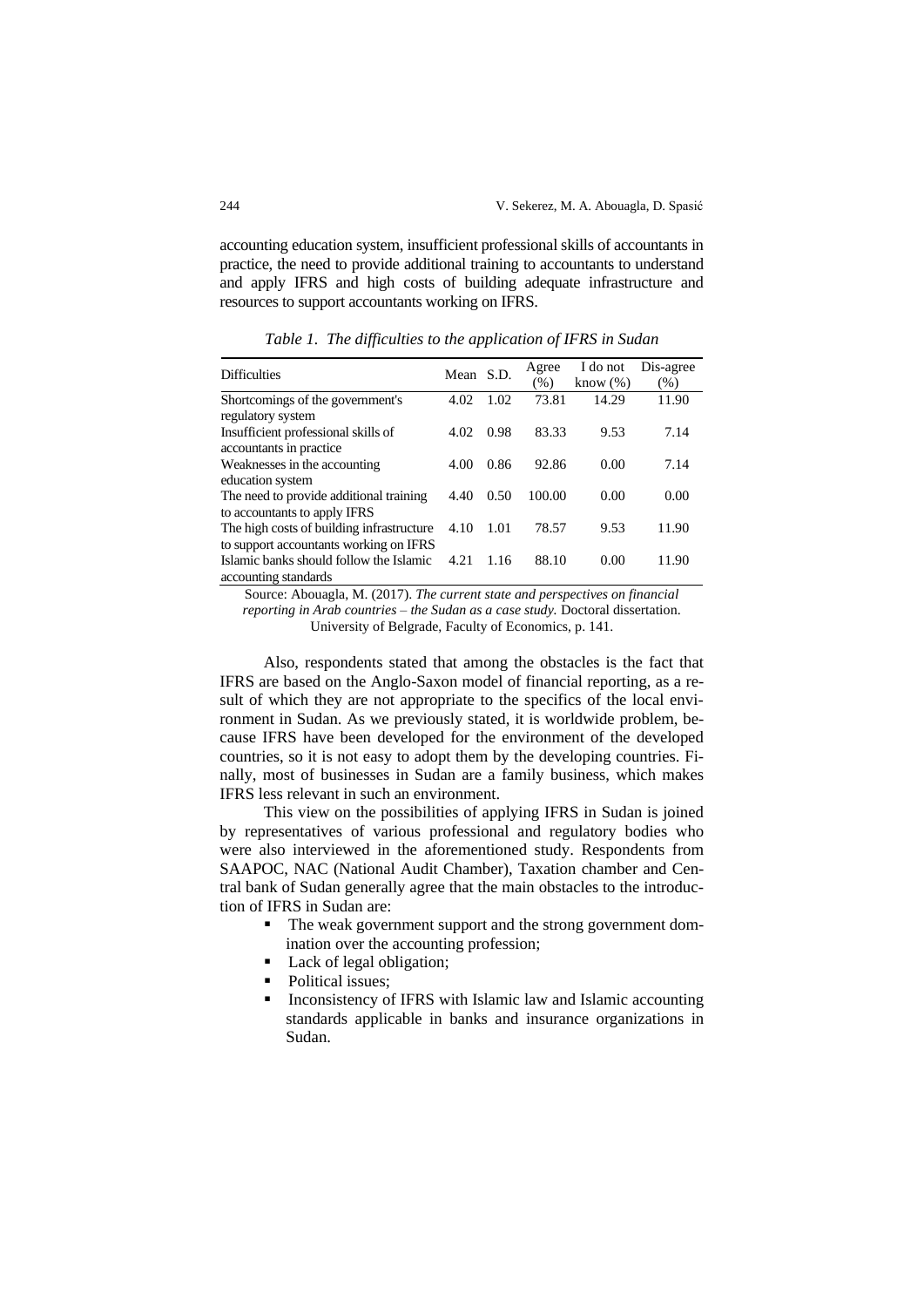One of respondents from Taxation chamber even stated that "currently there isn't any company or sector that can adopt the IFRS in Sudan except the banking, but only to some extent" (Abouagla, 2017: 168).

When speaking about the banks, it should be mentioned that the banking sector and insurance organizations are the most organized sectors in Sudan. These financial institutions are the only ones obliged to apply professional accounting standards in Sudan, and therefore the opinion is imposed that IFRS could be applied first in these sectors. However, we think that is not a good enough basis to enable the successful implementation of IFRS, because there are many differences between AAOIFI standards, used by banks, and IFRS. Namely, while IFRSs are based on reporting on the economic substance of business transactions, AAOIFI standards are Islamic accounting standards that must be in compliance with the Islamic law (Shariah). Therefore, their incompatibility leads to the fact that these two types of standards would result in completely different reporting if applied to the same business transactions.

Another study conducted in Sudan should be mentioned here, which came to similar conclusions about the main impediments to the introduction of IFRS in Sudan. Among the biggest obstacles, the authors recognize the internal environmental constraints, such as: the absence of clear reference in corporate law and other business regulation to the implementation of IFRS, the lack of professional skills and competencies of accountants, the weak training of accountants in practice (and lack of financial resources for better professional training), the lack of curricula dedicated to IFRS at Sudanese universities, the weak and insufficiently interested local professional association of accountants for the application of IFRS and the absence of awareness of managers and accountants about the importance of applying IFRS. This research also emphasizes the importance of external environmental factors, among which the most significant are: the lack of foreign multinational companies that would accelerate the implementation of IFRS and insufficient cooperation with international organizations such as IFAC, WTO, IASB, etc. (Elfaki & Hassan, 2018).

At the end, we can conclude that the nature of the mentioned obstacles is such that they seriously slow down and prevent any attempt to implement IFRS in Sudan. As a confirmation, the results of the presented researches show a high degree of agreement of academics from the Sudanese universities regarding the importance of all analyzed obstacles.

## *IFRS AS A TOOL FOR IMPROVING THE QUALITY OF FINANCIAL REPORTING IN SUDAN*

Despite the numerous obstacles that impede the application of IFRS in Sudan, there is no doubt that there are numerous benefits that their application could bring. As previously emphasized, the application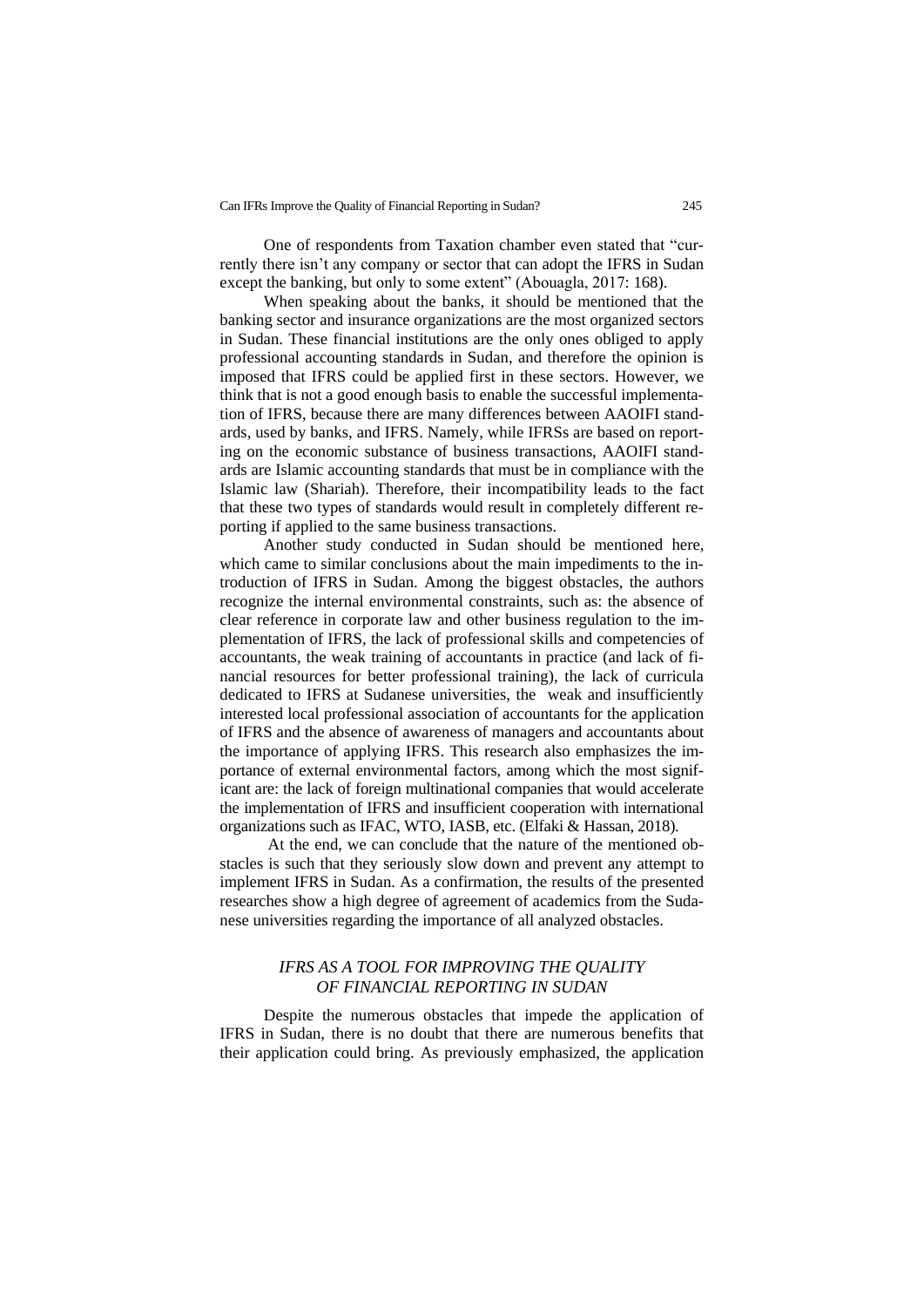of IFRS in many developing countries has led to improvements in the financial reporting system, which is reflected in increased quality, reliability and transparency of disclosed information. Consequently, wider disclosure of quality financial information leads to a reduction of the information asymmetry, better investor protection and lower costs of capital.

For example, a survey conducted in Ghana on companies listed on the local stock market confirmed that the application of IFRS in that country (after 2006) significantly improved the quality of accounting disclosures in just two years (Agyei-Mensah, 2013). A similar examination of the effects of the application of IFRS in Saudi Arabia in 2007 showed the positive impact of IFRS on the quality of financial reporting and the value of listed companies. The transition to IFRS in this country has also had a positive impact on the patterns of behavior of investors in the domestic financial market due to their greater confidence in the financial statements (Malagy, 2014).

The aforementioned research conducted in Sudan examined the opinion of professors from Sudanese universities about the potential benefits of applying IFRS in this country (Abouagla, 2017). The results showed that there is a strong consensus among respondents on the anticipated benefits of using IFRS. In this sense, as many as 96% of respondents believe that the application of IFRS can enhance the comparability of financial reports, while 92% from the total sample think that it ensures transparency and reliability of financial statements. Also, 88% of respondents believe that the potential benefits of applying IFRS are reflected in facilitating the growth of foreign direct investment, while only 76% stated that it can lead to the reduction of the possibility of illegal acts, such as frauds. Table 2 highlights the perception of the academics about the benefits that may be obtained from the adoption of IFRS in Sudan.

| <b>Benefits</b>                          | Mean | S.D. | Agree<br>$(\%)$ | I do not<br>know $(\%)$ | Dis-agree<br>$(\%)$ |
|------------------------------------------|------|------|-----------------|-------------------------|---------------------|
| Accelerates the growth of foreign        | 4.44 | 0.85 | 88.00           | 0.00                    | 12.00               |
| direct investments                       |      |      |                 |                         |                     |
| Reduces the possibility of illegal acts, | 4.32 | 0.99 | 76.00           | 2.00                    | 22.00               |
| such as frauds                           |      |      |                 |                         |                     |
| Increases the comparability of           | 4.46 | 0.78 | 96.00           | 4.00                    | 0.00                |
| financial statements                     |      |      |                 |                         |                     |
| Ensures transparency and reliability     | 4.49 | 0.78 | 92.00           | 0.00                    | 8.00                |
| of financial statements                  |      |      |                 |                         |                     |

*Table 2. The benefits of the potential implementation of the IFRS in Sudan*

Source: Abouagla, M. (2017). *The current state and perspectives on financial reporting in Arab countries – the Sudan as a case study*. Doctoral dissertation. University of Belgrade, Faculty of economics, p.142.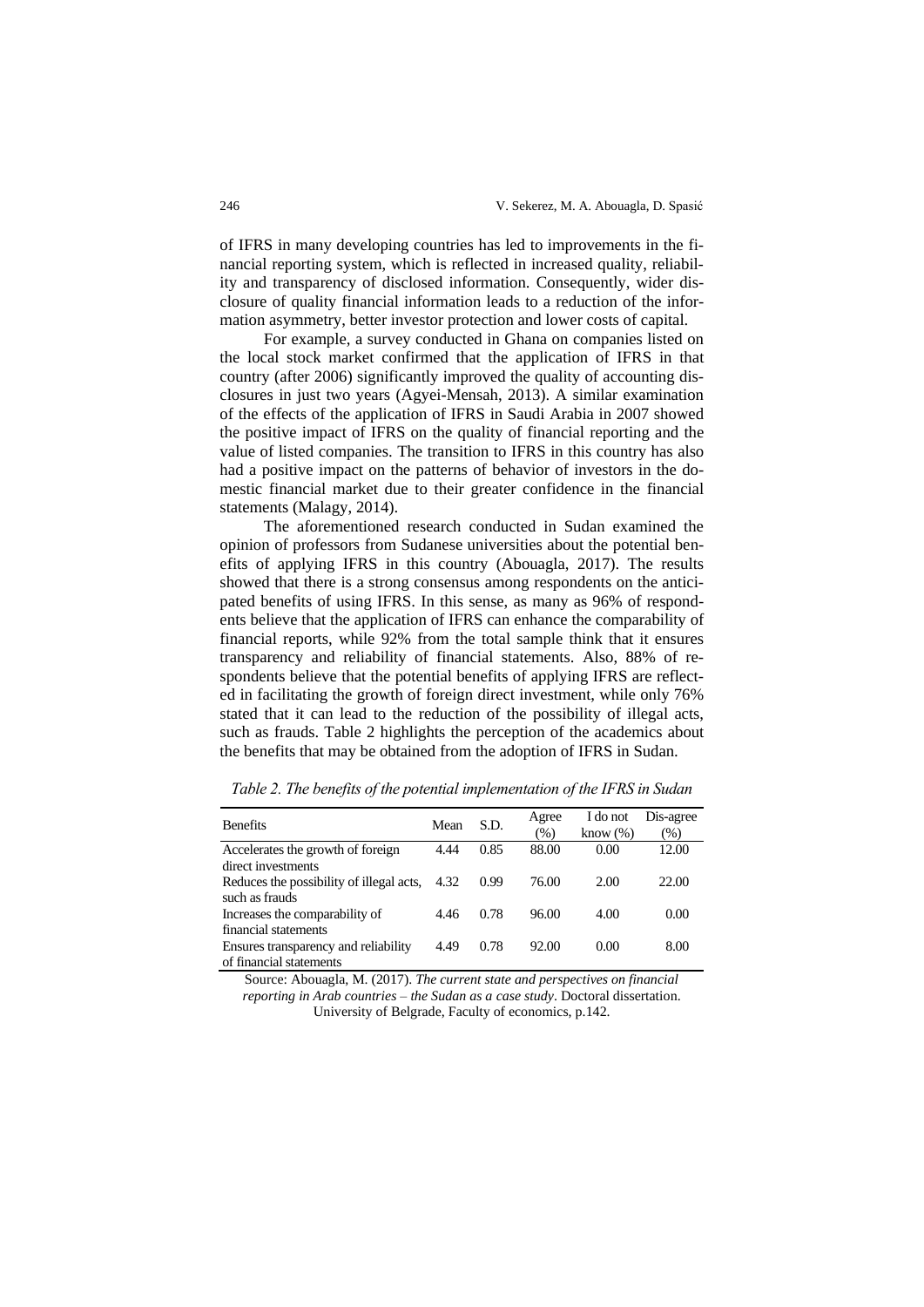The same survey included interviews with relevant representatives of the SAAPOC and other regulatory bodies in Sudan (Abouagla, 2017). Their opinion on the benefits of applying IFRS complements previous results and could be summarized as follows:

- **•** Implementation of IFRS could enable the rehabilitation of accountants and development of all accounting practices in the country;
- The use of IFRS would result in intensified cooperation with international organizations;
- Due to the increased comparability and reliability of financial statements, the application of IFRS would facilitate the flow of foreign direct investments;
- **IFRS may enable Sudanese companies to enter the international** financial markets and help international companies to facilitate their accounting work in Sudan.

There is no doubt that the introduction of IFRS in Sudan would improve the quality of financial reporting, and thus communication with users such as current and potential investors. Increased user confidence in the financial statements and the lower investment risks leads to a greater presence of international companies and an increase in foreign direct investment. This results in a raised level of efficiency of the domestic market and in an increase in the rate of economic growth. In addition to attracting foreign companies and facilitating their financial reporting to Sudan, the application of IFRS also helps domestic companies to access international capital markets. Finally, the application of IFRS contributes to the development of accounting profession and makes it close to the accounting practices in developed countries (Kieso & Wygand, 1995).

### *CONCLUSION*

The main purpose of IFRS, as a single set of high-quality accounting rules, is to improve the quality and transparency of the financial reporting process and to enable the comparison of financial statements across the countries. Benefits from a common financial reporting language are reflected in providing reliable information to current and potential investors of the company, whose better institutional protection leads to a reduction in costs of capital, increased cross border investments, more efficient global financial integration and accelerated economic growth. As such, IFRS are rules that are primarily intended for economically developed countries, with a tradition of quality financial reporting, developed capital markets, good legal protection of investors and adequate enforcement mechanisms.

On the other hand, in many developing countries the local political, economic, cultural and legal environment is an obstacle to the effective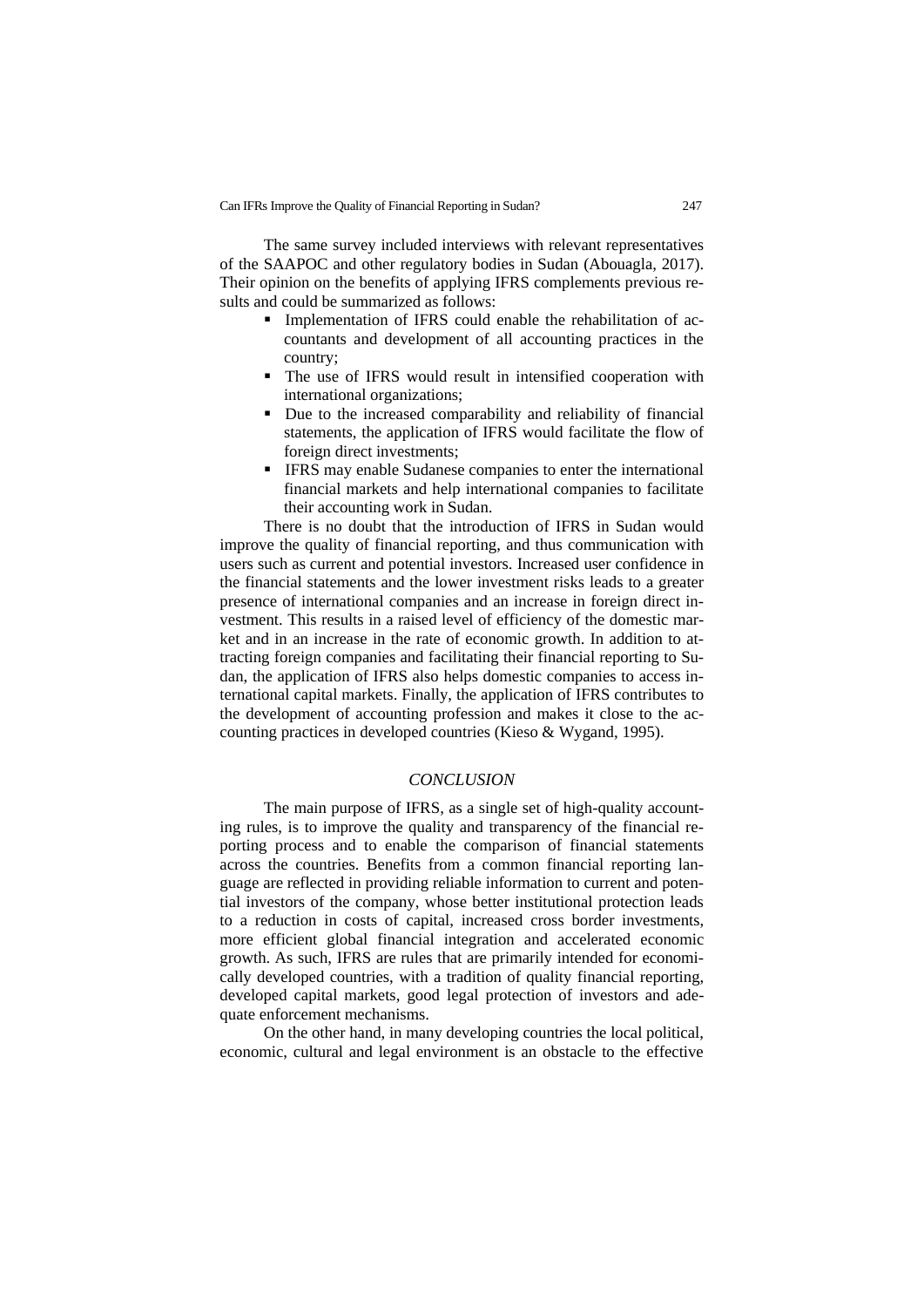implementation of IFRS. Numerous specifics and variations of these factors of the local environment lead to numerous problems when trying to uncritically and linearly implement IFRS, because what suits one country usually does not suit another. In this regard, there is a general question of the justification of establishing a single regulatory framework for all specific information needs of different countries.

Sudan is an African country with an underdeveloped economy, low economic growth rate and a British colonial legacy. There is a capital market in this country, but the number of transactions is negligible, so in such an environment, creditors and tax authorities are the main users of financial statements, with the great influence on the functioning of accounting. This has resulted in a low level of development of the accounting profession, a small number of competent professionals, inadequate financial reporting regulations and a lack of membership of SAAPOC in international organizations, such as IFAC. Also, the economic environment in Sudan is characterized by a low level of foreign direct investment, inadequate governance, bad local legislative, non-transparency and the lack of other important factors of local infrastructure that are vital to the successful adoption of IFRS. All of the above is a set of impediments for the implementation of IFRS in this country, which for obvious and understandable reasons has not yet decided on such a major step. Therefore, the question that arises pertains not only to whether Sudan should apply IFRS, but also whether this country is currently capable of doing so, having in mind all of the stated aggravating factors and limitations.

In our research, it was found that respondents (professors from Sudanese universities and other institutions) believe that the key obstacles to the application of IFRS in Sudan are: shortcomings of the government's regulatory system, weaknesses in the accounting education system, insufficient professional skills of accountants in practice, the need to provide additional training to accountants to understand and apply IFRS and high costs of building adequate infrastructure and resources to support accountants working on IFRS. Also, obstacle to the application of IFRS in Sudan is the fact that most of businesses in Sudan are family owned and that Anglo-Saxon standards are not appropriate to the specifics of the local environment in Sudan. On the other hand, according to the same respondents, the anticipated benefits of the possible application of IFRS are reflected in: facilitating the growth of foreign direct investment, ensuring the transparency, reliability and comparability of financial statements and the reduction of the possibility of illegal acts, such as frauds.

As a global set of uniform standards, IFRS should improve the quality and comparability of financial reports and provide value-relevant information. However, national governments and other interested parties must weight well costs and benefits of IFRS adoption, because uniform accounting rules may not be to the same extent appropriate to all countries. Therefore,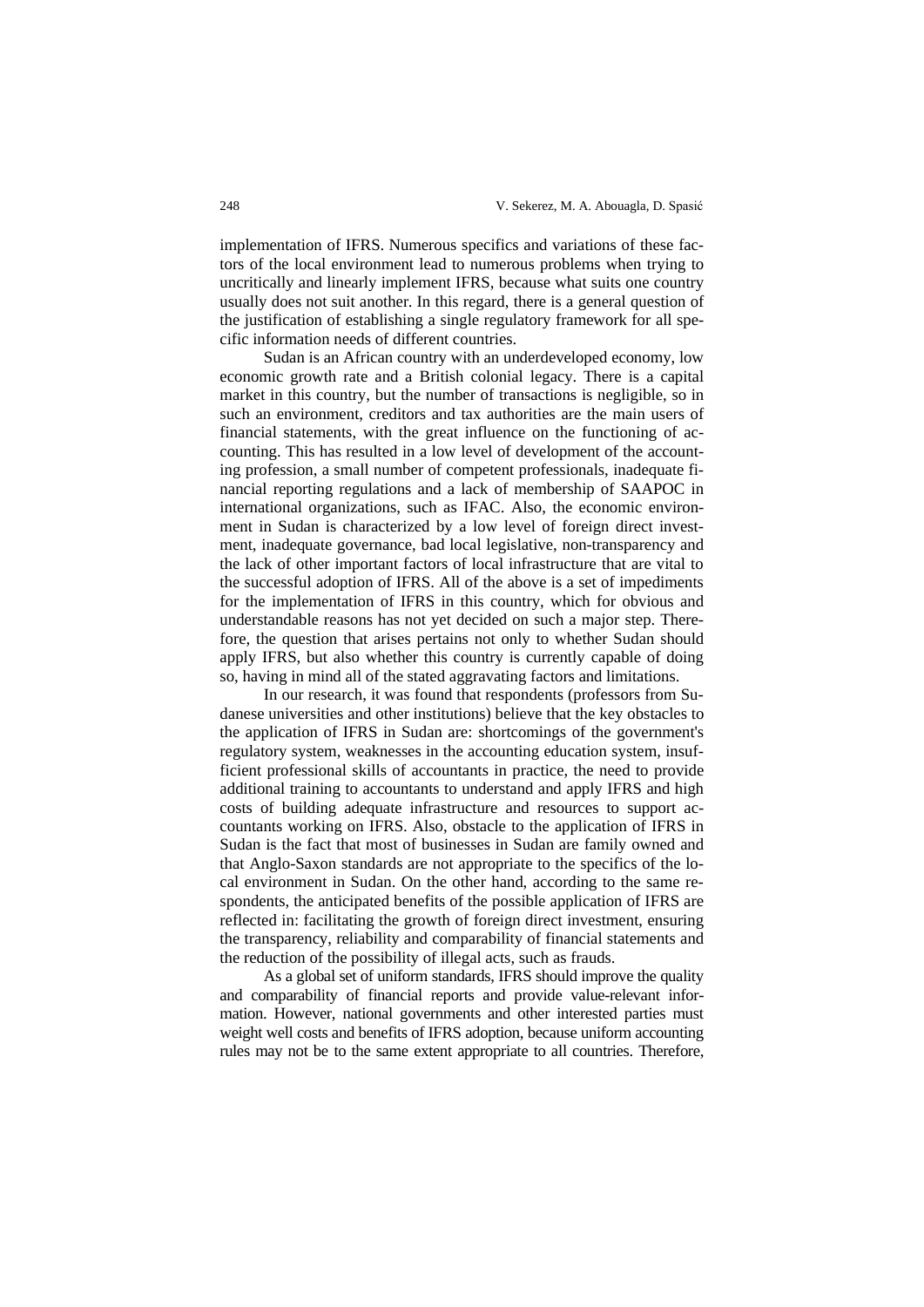"whichever course some country decides to take, quality of financial reporting is based not only on the accounting standards, but also the company's own business model, structure, including the cultural, economic, legal and political systems in which it operates" (Alali & Lei, 2010: 85). Sudan is no exception to this statement and it is confirmed by the review of the current possibilities and limitations of the introduction of IFRS in this country.

#### *REFERENCES*

- Abouagla, M. A. (2017). *The current state and perspectives on financial reporting in Arab countries – the Sudan as a case study*. Doctoral dissertation. University of Belgrade, Faculty of Economics.
- Abouagla, M. A., & Sekerez, V. (2017). An overview of financial reporting in Sudan: status and suitability. In *Proceedings from 12th International Scientific Conference "Knowledge Without Borders"* (pp. 63-69). Serbia, Vrnjacka Banja: Institute of Knowledge Management.
- Agyei-Mensah, B. (2013). Adoption of International Financial Reporting Standards (IFRS) in Ghana and the Quality of Financial Statements Disclosures. *International Journal of Accounting and Financial Reporting, 3*(2), 269-286. doi: 10.5296/ijafr.v3i2.4489
- Alali, F., & Lei, C. (2010). International financial reporting standards credible and reliable? An overview. *Advances in Accounting, incorporating Advances in International Accounting*, *26*(1), 79-86. doi: 10.1016/j.adiac.2010.02.001
- Chand, P. (2006). Impetus to the success of harmonization: the case of South Pacific Island nations. *Critical Perspectives on Accounting*, *16*(3), 209-226. doi: 10.1016/j.cpa.2003.06.002
- Elfaki, A., & Hassan, M. (2018). The impediments to the application of IFRS from the point of view of academics and professionals in the Sudan. *Archives of Business Research*, *6*(3), 196-213. doi: 10.14738/abr.63.4335
- Irvine, H., & Lucas, N. (2006). The rationale and impact of the adoption of International Financial Reporting Standards on developing nations. In *Proceedings from 18th Asian-Pacific Conference on International Accounting Issues* (pp. 1-22). Hawaii, Maui. Available online at https://eprints.qut.edu. au/13041/1/13041.pdf. Accessed 15. November 2020.
- Kieso, D., & Wygand, J. (1995). *Intermediate Accounting (3th edition)*. New York: John Willey & Sons.
- Malagy, M. (2014). The impact of the shift to IFRS on the quality of accounting information and the value of companies registered in the Saudi Business Environment. *Journal of Accounting and Auditing*, *2*(2), 1-23.
- Nobes, C. (1988). *Accounting in developing economies: questions about users, uses and appropriate accounting practice*. London: Association of Chartered Certified Accountants (ACCA).
- Nobes, C., & Parker, R. (2012). *Comparative International Accounting (12th edition)*. New York: Prentice Hall.
- Saadaby, M. A., Waheeb, H. G., Khalid, Y. S. (2019). The Relationship between Adjusting Financial Statements and the Shortcomings in These Statements: A Case Study of Sudan. *International Journal of Applied Engineering Research*, 14(24), 4422-4433.
- Stainbank, L. (2014). Factors Influencing the Adoption of International Financial Reporting Standards in African Countries. *South African Journal of Accounting Research*, *28*(1), 79-95. doi: 10.1080/10291954.2014.11463128